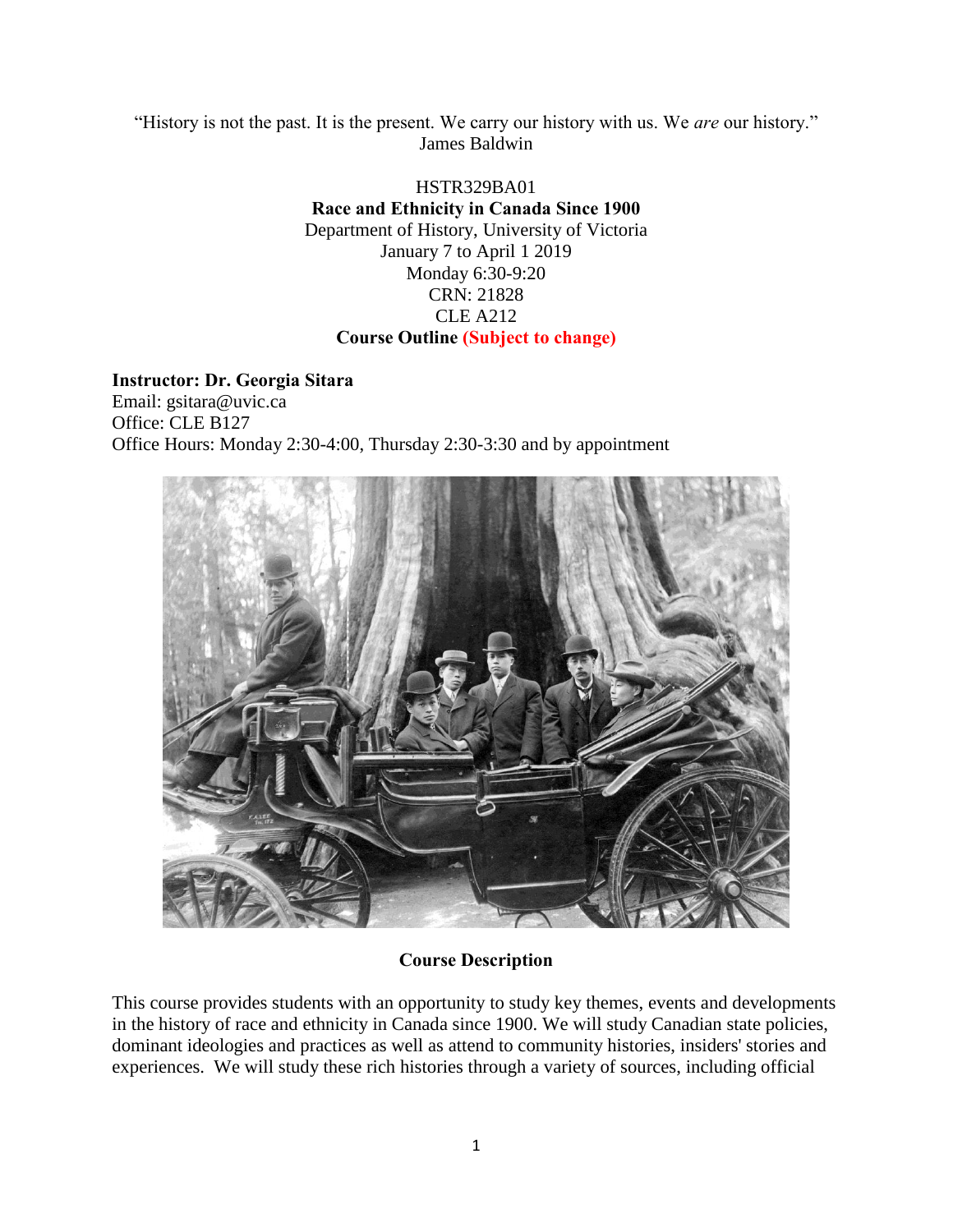documents, oral history, autobiography, popular history, and documentary film. The course will also explore debates among historians about how we should best interpret and represent the past.

The class is organized thematically and chronologically. Each week is organized as a unit on a theme or a specific time period. Within each unit, there will be lecture, film, and open class discussion on the course material. The course is organized as an ongoing, rigorous, academic conversation. Students are encouraged to do the readings and come to class prepared for informed engagement.

#### **Course Readings**

All assigned readings are accessible online through the course reserves link on the University of Victoria Libraries website: http://www.uvic.ca/library/

From the U VIC Libraries main page, select "course reserves" and then on our course number, HSTR329B. The assigned readings are listed alphabetically by journal title or book title and are accompanied by an electronic link to the whole text. Unless the reading is a PDF of a book chapter, students can also access most readings individually through Summon or the database America: History and Life.

If a link to a reading is not working, please contact the reserve desk [\(250-721-8230](tel:250-721-8230) or [reserve@uvic.ca\)](mailto:reserve@uvic.ca) as soon as possible and they will replace it with a working link. The readings for this course are very important. Your participation, research assignments and final examination grades are all dependent on your knowledge and facility with the course material. Students are encouraged to bring the readings and / or their notes on the readings to class.

#### **Course Requirements and Grade Distribution**

**10% Attendance and Participation 15% Research Proposal due Monday January 28 at the beginning of class 20% Critical Reflection due Monday March 4 at the beginning of class 25% Research Paper due Monday April 1 at the beginning of class 30% Final Exam April Date set by the University** 

**10% Attendance and Participation:** Students are expected to attend every session having done all the readings and prepared for informed engagement with lecture, film and discussion.

**15% Research Proposal and annotated working bibliography due on Monday January 28 at the beginning of class:** The research paper assignment is an opportunity for students to research and write about a theme of their choice in the history of race and ethnicity in Canada since 1900. For the first part of this assignment, students are required to submit a research proposal and a working annotated bibliography. The proposal should be 250-500 words (double spaced) and provide a clear description of the theme or focus of your research. What exactly do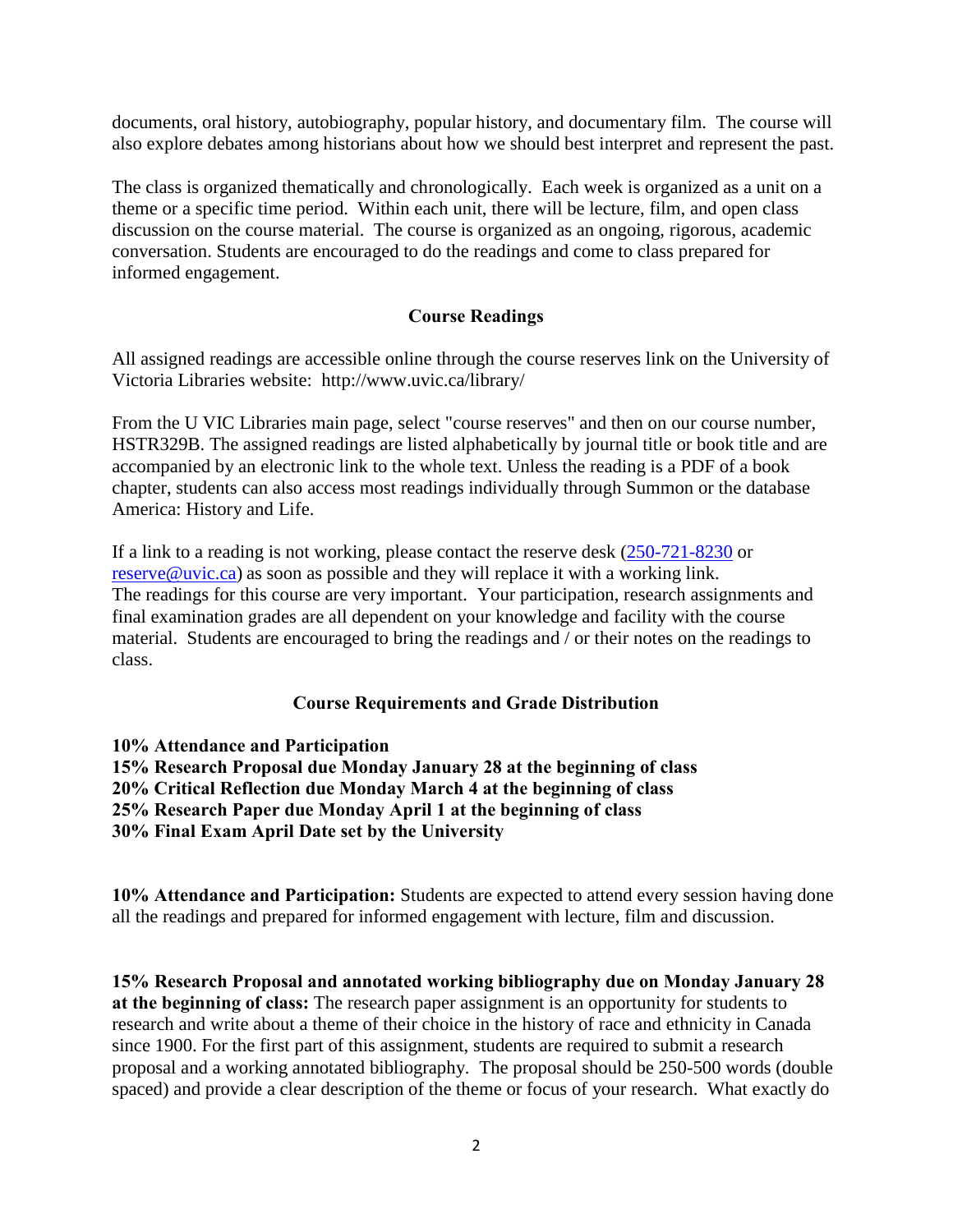you want to learn about? What questions do you want to answer? The bibliography should list a minimum of the *five* non-course-based academic secondary sources (books, book chapters, journal articles, etc.) and provide a short description of each source demonstrating how each will contribute to your research. For citations and bibliography, students are required to follow the History Department Style Guide:

<https://www.uvic.ca/humanities/history/assets/docs/styleguide.pdf>

The proposal and bibliography will provide me with an opportunity to offer feedback and suggestions to strengthen your work. If you need help, at any stage of your process, please send me an email and come see me. It would be my pleasure to help you find a topic, narrow down your topic, and find relevant sources.

Please note: Students are required to attach and resubmit their marked proposal and preliminary bibliography with their final research paper.

#### **20% Critical Reflection due Monday March 4 at the beginning of class**

Students are required to write 4-5 pages double spaced (1000-1200 words) on the course material, up to and including the week of February 25, on historicizing whiteness and on the history of white supremacy in Canada. Students are required to use a *minimum* of five course readings in their reflection. Students are welcome to strengthen their work by drawing on course films and lecture notes in addition to their discussion of the assigned readings. Historicizing whiteness means understanding how whiteness is constituted in the past. Who counts as "white" in the first half of the twentieth century? Which groups have what we, in our own day, consider to be white privilege? (For an introduction to the concept of white privilege see Peggy McIntosh [https://www.csusm.edu/sjs/documents/unpackingtheknapsack.pdf\)](https://www.csusm.edu/sjs/documents/unpackingtheknapsack.pdf) What is the argument and evidence presented by each course author? How does each text contribute to your learning about the history of whiteness and of white supremacy in Canada? How has the category of whiteness changed over time?

This is an assignment on the course material. It is an opportunity for students to write about, and get feedback on, their thinking on the required readings. It is meant to help students prepare for writing the essay questions on the final exam. Students need to provide page number citations and a bibliography of all the sources they have consulted and considered in writing this assignment, using the History Department Style Guide:

<https://www.uvic.ca/humanities/history/assets/docs/styleguide.pdf>

**25% Research Paper due Monday April 1 at the beginning of class:** The research paper should be 6-7 pages double spaced (1500-1750 words) and should contain discussion of all the five sources appear in your bibliography. You are welcome to use class materials in addition to your five non-course based sources. For citations and bibliography, students are required to follow the History Department Style Guide:

<https://www.uvic.ca/humanities/history/assets/docs/styleguide.pdf>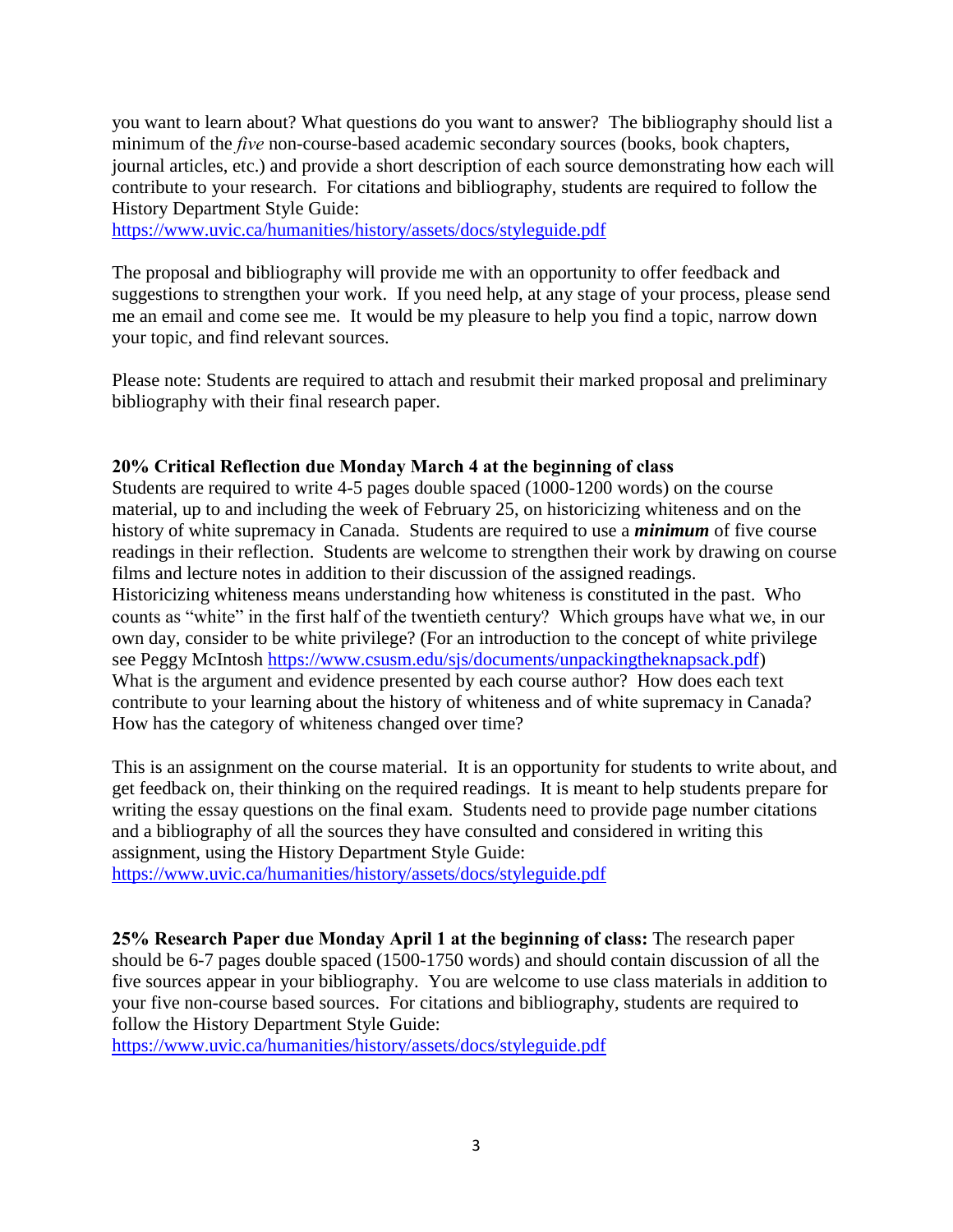To do well on this paper, students are encouraged to read and write about the five sources on their topic of interest. How does each text contribute to your understanding of your topic? What is the argument and evidence presented by each text? Which analysis do you find most persuasive and why?

Students are required to attach and resubmit their marked proposal and preliminary bibliography with their final research paper.

**30% Final Exam April date set by the University:** The exam will be held during the April exam period and the date will be set by the University. It will be composed of THREE essay style questions on course themes. Students will be required to draw on course readings, films and lectures to support their answers. Exam questions will be distributed and discussed on the last day of class.

### **How to Succeed in This Course**

- do the readings before you come to class
- bring your readings to class
- come to class and pay attention
- take notes during lecture, film and discussion
- review your notes
- ask questions in class, by email and in office hours when you need clarification
- do the work
- do your best
- ask for assistance and support (everyone struggles and resources are available to help)
- let me know how I can best support you

## **Course Schedule**

#### **Monday January 7**

Welcome and Introduction In Class Film: *Covered Roots: The History of Vancouver's Chinese Farms* <https://www.youtube.com/watch?v=M4WHS2Uf3JU>

#### **Monday January 14**

*Indigenous and Métis Peoples at the turn of the twentieth century*  In Class Film: *Women in the Shadows* 

- Neal McLeod, "Spatial and Spiritual Exile," *Cree Narrative Memory: From Treaties to Contemporary Times* (Saskatoon: Purich Publishing Limited, 2007): 54-60.
- Sarah Carter, "Two Acres and a Cow: 'Peasant' Farming for the Indians of the North-West, 1889-97," *Canadian Historical Review* LXX, 1 (1989): 28-52.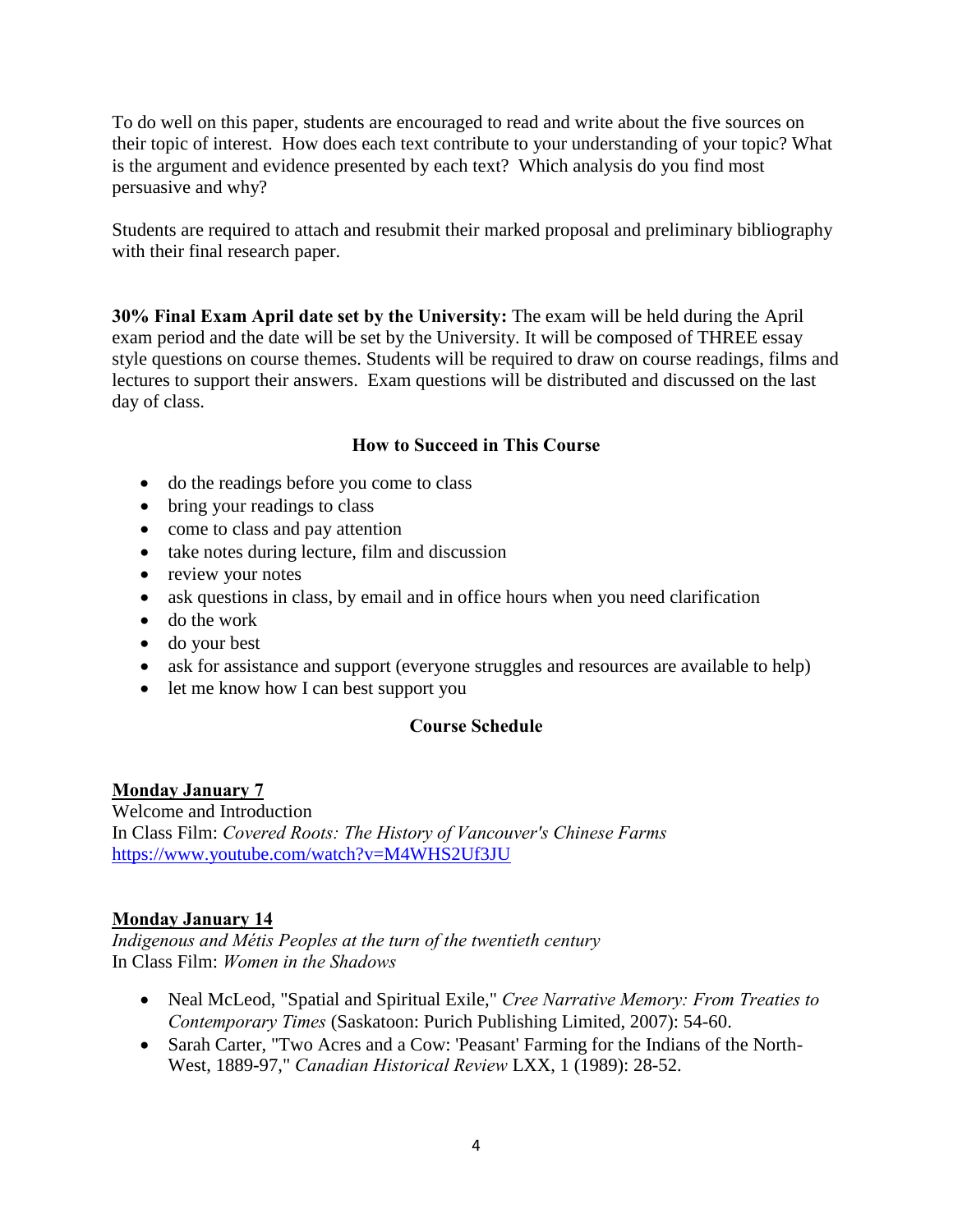- Sylvia Van Kirk, "Tracing the Fortunes of the Five Founding Families of Victoria," *BC Studies* 115/116 (Autumn/Winter, 1997/98): 149-180.
- Christine Welsh, "Women in the Shadows: Reclaiming a Métis Heritage," *Feminisms in the Cinema* edited by Laura Pietropaolo and Ada Testaferri (Bloomington: University of Indiana, 1995): 28-40.

## **Monday January 21**

*"White Canada Forever"? I*  Film Clips Historica Moment *Nitro* & "Gold Mountain" in *Canada: A People's History* 

- Henry Yu, "Refracting Pacific Canada: Seeing Our Uncommon Past," *BC Studies*  156/157 (December 2007): 1-6.
- Online video lecture by Henry Yu, "Our Future as a Half-Chinese City: Lessons from History" <https://www.youtube.com/watch?v=YKPWbtUxP84>
- Timothy Stanley, "Playing with 'Nitro': The Racialization of Chinese Canadians in Public Memory," in *Settling and Unsettling Memories: Essays in Canadian Public History*  edited by Nicole Neatby and Peter Hodgins (Toronto: University of Toronto Press, c2012): 215-234.
- Janet Mary Nicol, "The Vancouver Race Riot of 1907 and the Death of Ng Ah Sim," *British Columbia History* 40.2 (2007): 2-5.
- Elise Chenier, "Sex, Intimacy and Desire among Men of Chinese Heritage and Women of Non-Asian Heritage in Toronto, 1910-1950," *Urban History Review / Revue d'Histoire Urbaine* 42.2 (Spring 2014): 29-43.

#### **Monday January 28 proposal due at the beginning of class**

*"White Canada* Forever*"? II*  Film: *Continuous Journey*

- Hugh J. M. Johnston, "The *Komagata Maru* and the Ghadr Party: Past and Present Aspects of a Historic Challenge to Canada's Exclusion of Immigrants from India," *BC Studies* 178 (Summer 2013): 9-31.
- Renisa Mawani, "Specters of Indigeneity in British-Indian Migration, 1914," *Law and Society Review* 46.2 (2012): 369-403.
- Sarah-Jane (Saje) Mathieu, "North of the Colour Line: Sleeping Car Porters and the Battle against Jim Crow on Canadian Rails, 1880-1920," *Labour / Le Travail*, 47. 47 (April 2001).

## **Monday February 4**

*Historicizing Whiteness I*  Film: *Freedom Had a Price* or *That Never Happened: Canada's First National Internment*

 Mariana Valverde, "Racial Purity, Sexual Purity, and Immigration Policy," *The Age of Light, Soap and Water: Moral Reform in English Canada, 1885-1925* (Toronto: University of Toronto Press, 2008):104-128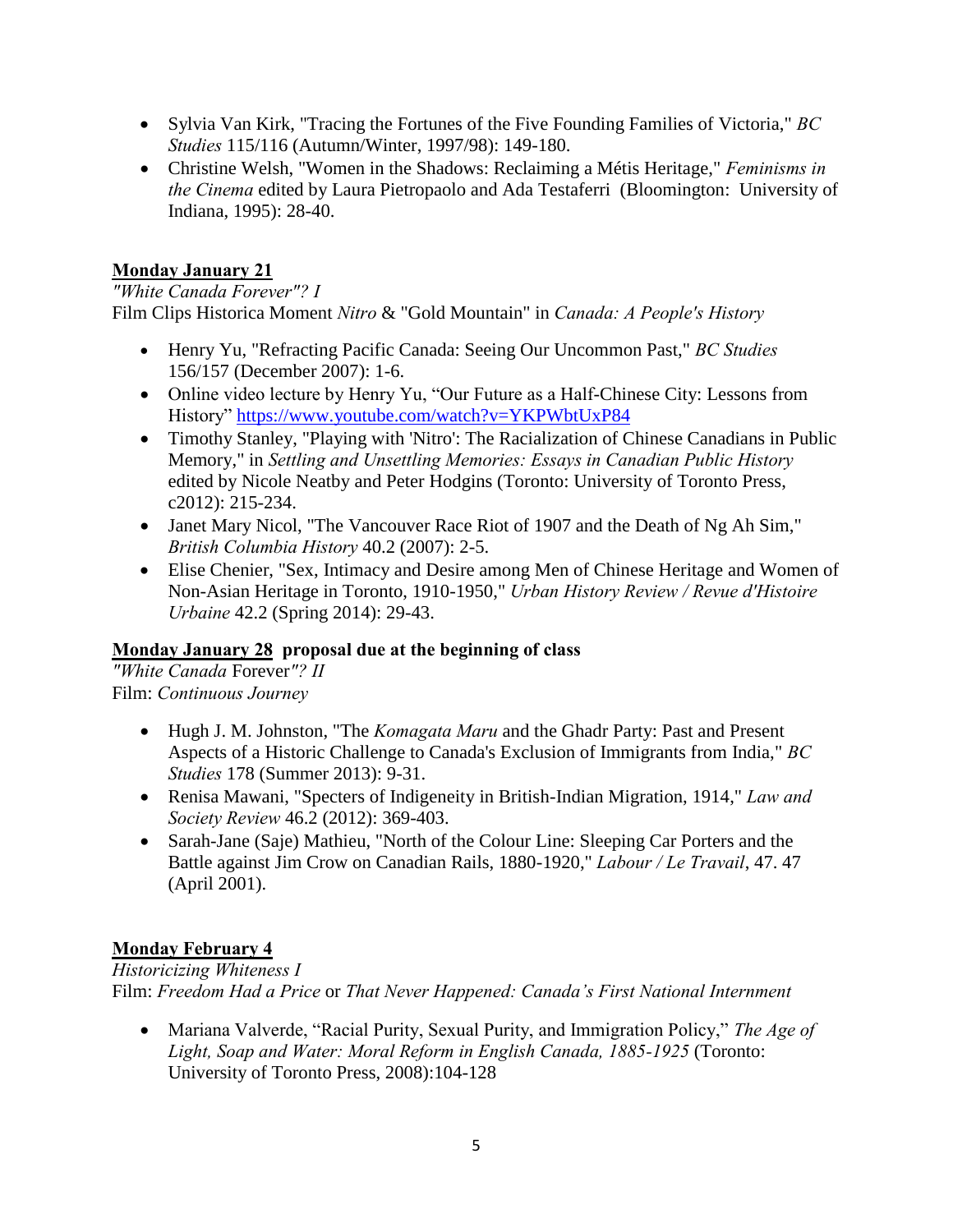- Roderick MacLeod and Mary Anne Poutanen, "Little Fists for Social Justice: Anti-Semitism, Community, and Montreal's Aberdeen School Strike, 1913," *Labour /Le Travail* 70 (Fall 2012): 61-99.
- George Buri, "'Enemies within Our Gates':" Brandon's Alien Detention Centre during the Great War," *Manitoba History* 56 (October 2007): 3-11.

### **Monday February 11**

*Historicizing Whiteness II: 1920s*  Film: *The Sterilization of Leilani Muir* 

- Erin L Moss, Henderikus J. Stam, Diane Kattevilder, "From Suffrage to Sterilization: Eugenics and the Women's Movement in Twentieth Century Alberta," *Canadian Psychology / Psychologie canadienne* 54. 2 (May 2013): 105-114.
- Sarah Burton, "The Person Behind the Persons Case," *Canada's History* (2016) http://www.canadashistory.ca/Magazine/Online-Extension/Articles/The-Person-Behindthe-Persons-Case
- Catherine Carstairs, "Deporting 'Ah Sin' to Save the White Race: Moral Panic, Racialization, and the Extension of Canadian Drug Laws in the 1920s," *CBMH / BCHM*  16 (1999): 65-88.

### **Monday February 18 Reading Break**

#### **Monday February 25**

*1930s-1950s* I Film: Excerpt from *The Longest Hatred*

- Harold Troper and Irving Abella, "'The Line Must be Drawn Somewhere: Canada and Jewish Refugees, 1933-1939." *Canadian Historical Review*, 60.2 (1979): 178-209.
- *The Riot at Christie Pits<https://www.youtube.com/watch?v=A8o730Ziqyw>*
- Ulrich Frisse, "The Bystanders' Perspective: The *Toronto Daily Star* and Its Coverage of the Persecution of the Jews and the Holocaust in Canada, 1933-1945," *Yad Vashem Studies, 39.1 (*2011): 213-243.
- Anna Sheftel, "'We Started Over Again, We Were Young': Postwar Social Worlds of Children Holocaust Survivors in Montreal," *Urban History Review* XXXVIX.1 (Fall 2010): 20-30.

#### **Monday March 4 critical reflection due at the beginning of class**

1930s-1950s II *The Internment and Dispossession of Japanese Canadians in the 1940s*  In class film: *Hatsumi*

*Of Japanese Descent<https://www.youtube.com/watch?v=QSCupvMYFR8>*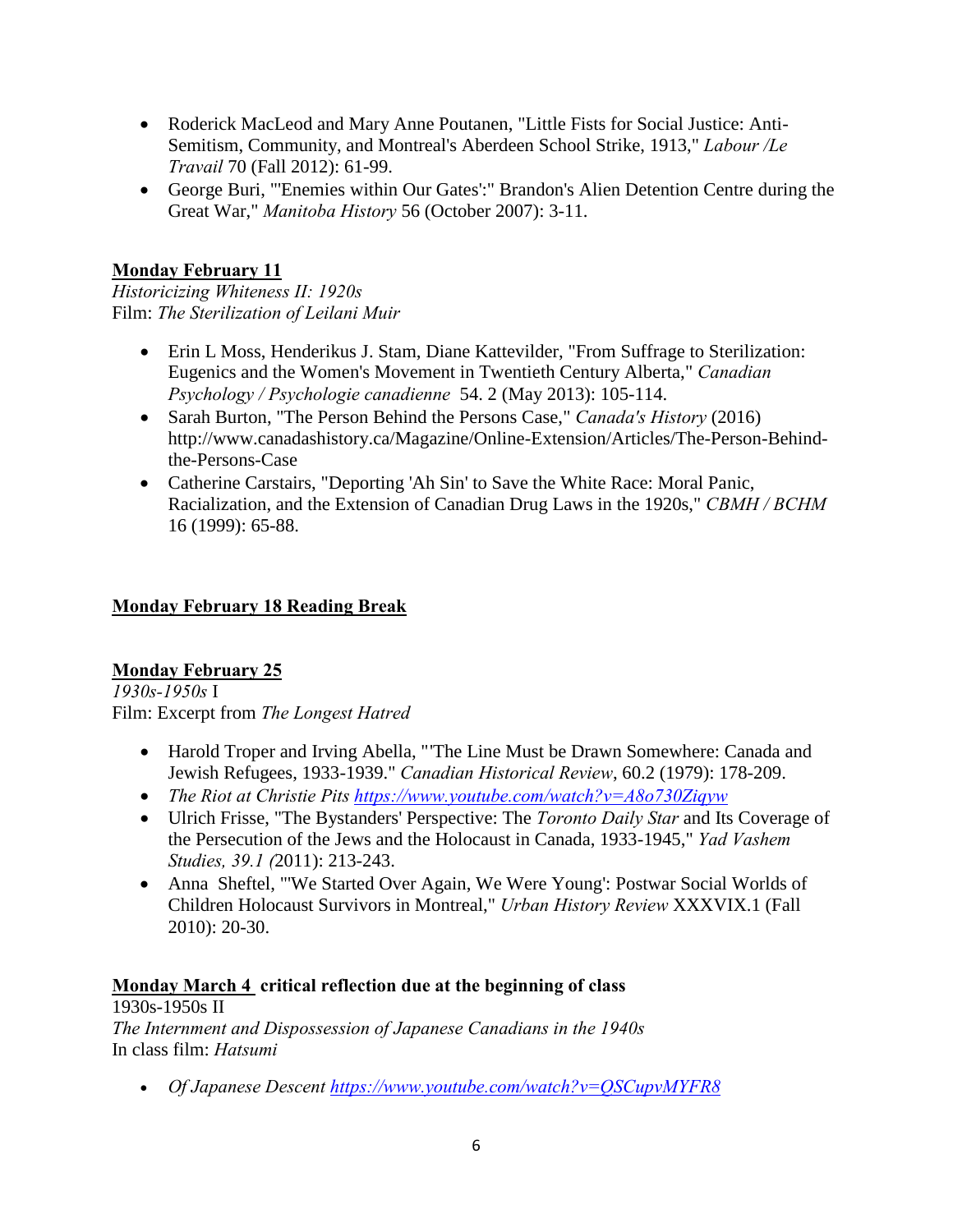- Pamela Sugiman, "'Life is Sweet': Vulnerability and Composure in the Wartime Narratives of Japanese Canadians," *Journal of Canadian Studies/Revue d'études canadiennes* 43.1 (2009): 186-218.
- Jordan Stanger-Ross, "Telling a Difficult Past: Kishizo Kimura's Memoir of Entanglement in Racist Policy," *BC Studies*, 181 (April 2014): 39-62.

## **Monday March 11**

*"Coming Home through Stories": Indigenous and Métis Peoples from the middle of the twentieth to the beginning of the twenty-first century*  In Class film: *Richard Cardinal: Cry from a Diary of a Métis Child* 

- Ian Mosby, "Administering Colonial Science: Nutrition Research and Human Biomedical Experimentation in Aboriginal Communities and Residential Schools, 1942–1952," *Histoire sociale/Social History* 46.91 (Mai-May 2013): 145-172. http://www.fns.bc.ca/pdf/AdministeringSocialScience.mosby.pdf
- Nancy Blackstock, "The Occasional Evil of Angels: Learning from the Experiences of Aboriginal Peoples and Social Work," *First Peoples Child and Family Review* 4.1 (2009): 28-37.
- Alanis Obomsawin, *Trick or Treaty* [https://www-nfb](https://www-nfb-ca.ezproxy.library.uvic.ca/film/trick_or_treaty/)[ca.ezproxy.library.uvic.ca/film/trick\\_or\\_treaty/](https://www-nfb-ca.ezproxy.library.uvic.ca/film/trick_or_treaty/)
- Taiaiake Alfred, "First Words," *Wasáse: Indigenous Pathways of Action and Freedom*  Toronto: Broadview Press, 2005): 19-38.

# **Monday March 18**

*Race and Ethnicity in context of Multiculturalism as a State Policy*  Film: *Speak it! From the Heart of Black Nova Scotia* 

- Ross Lamberton, "The Black, Brown, White and Red Blues: The Beating of Clarence Clemons," *The Canadian Historical Review* 85.4 (December 2004): 755-776.
- Yasmin Jiwani, "Erasing Race: The Story of Reena Virk," *Canadian Woman Studies*, 19.3 (October 1999): 178-184.
- Raphael Cohen-Almagor, "Freedom of Expression v. Social Responsibility: Holocaust Denial in Canada," *Journal of Mass Media Ethics,* 28.1 (January 2013): 42-56. [http://www-tandfonline](http://www-tandfonline-com.ezproxy.library.uvic.ca/doi/abs/10.1080/08900523.2012.746119)[com.ezproxy.library.uvic.ca/doi/abs/10.1080/08900523.2012.746119](http://www-tandfonline-com.ezproxy.library.uvic.ca/doi/abs/10.1080/08900523.2012.746119)
- Sheelah McLean, "The Whiteness of Green: Racialization and Environmental Education," *The Canadian Geographer* 57.3 (2013): 354-362.

# **Monday March 25**

*Sorry Nation? The Age of Apology and the Work of Reconciliation* 

 Roy Miki, "Turning In, Turning Out: The Shifting Formations of 'Japanese Canadian' from Uprooting to Redress," *Situating 'Race' and Racisms in Space, Time & Theory:*